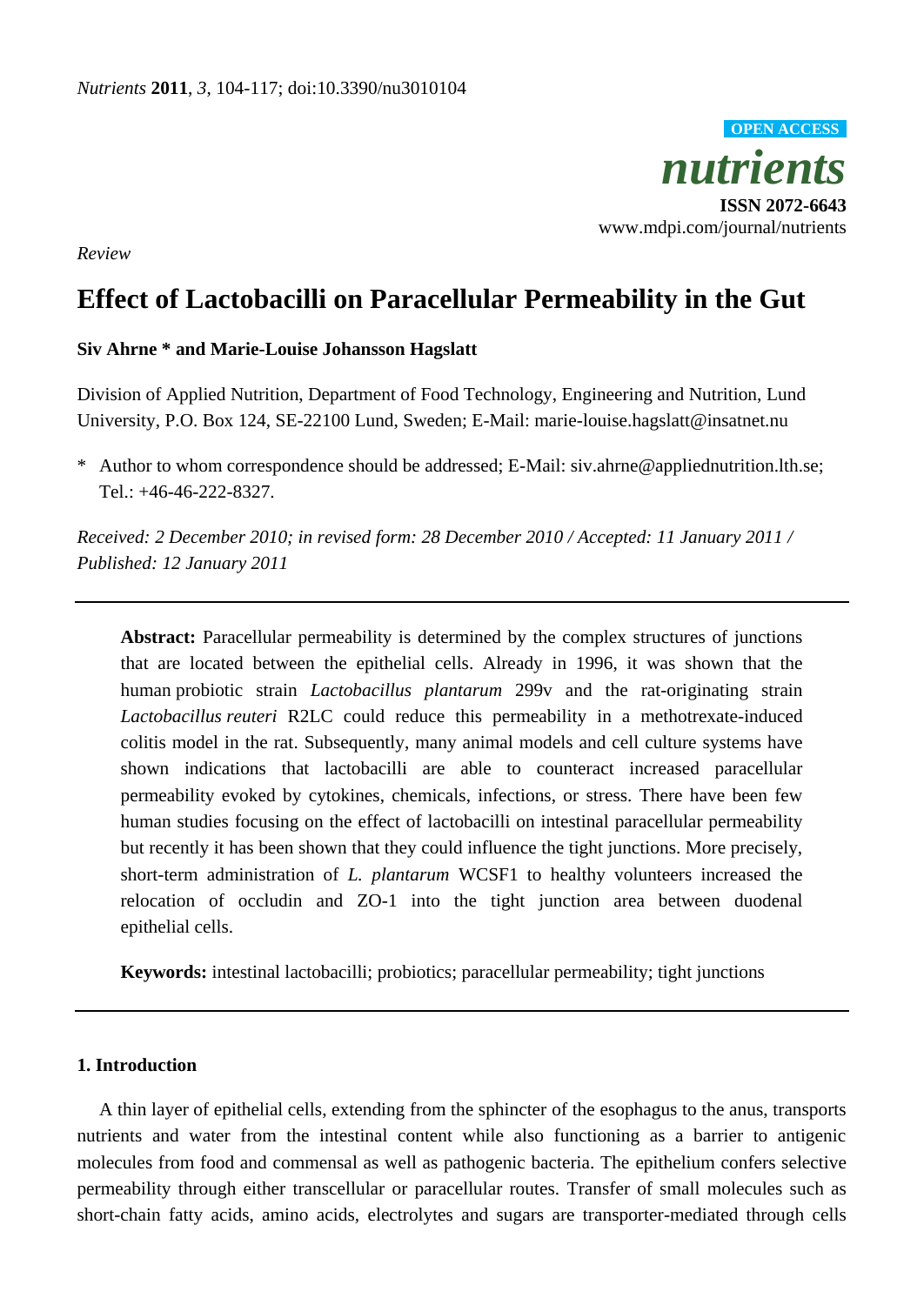while medium-sized (up to approximately 600 Da *in vivo* and 10 kDa in cell lines) hydrophilic compounds are transferred paracellularly. Protein-sized molecules are normally prohibited from transport via the paracellular route (Figure 1) [1,2].

The paracellular barrier function is brought about by complex junctional structures, the tight junctions (TJs) located apically between the enterocytes and the more basolateral adherens junctions, the desmosomes and the gap junctions. These complexes have long been known to transport fluids and molecules and to structurally anchor adjacent cells together. However, the junctional complexes are now known to also take part in transfer of external stimuli to the epithelial cells governing their proliferation and differentiation [3]. The current view is that the function of TJs is what is mainly responsible for the paracellular permeability [4].

Tight junctions are made up of transmembrane proteins such as occludins, junctional adhesion molecules (JAM) and claudins with an intra-cellular connection to the zonulins, which are members of the zonula occludens (ZO) family. These, in turn, are anchored to the cell's actinomyosin cytoskeleton and the result is a structure that not only provides the epithelium with a barrier function but also, by rapid assembly and disassembly, changes its permeability upon different stimuli (Figure 1) [5,6]. Moreover, they maintain the polarity of the epithelial cell, making it impossible for lipids and proteins, directed towards the luminal side, to move basolaterally [2]. The function of the TJs is dependent on levels and localization of junction proteins and also regulated by phosphorylation of the TJ proteins and of the myosin light chain (MLC). The latter is brought about by different kinases and phosphorylases, and results in the fine-tuning of the paracellular permeability according to the cellular environment [5].

Altered intestinal permeability, as a result of increased paracellular permeability, enhanced transcellular transport or even loss of epithelial cells, plays an important role in the pathogenesis in several critical conditions such as burns, major trauma and sepsis [6–8]. Impaired gut barrier function may take days to restore and could eventually lead to an increased translocation of intestinal bacteria into the body [9]. Under these circumstances the gut has been called "the undrained abscess" [10], and has been regarded as a driving force towards multiple organ failure [11,12]. Bacterial translocation, which has been recorded in numerous animal models, is defined as passage of viable bacteria from the gastrointestinal tract to extra intestinal sites and could take place between, as well as through the epithelial cells. However, for obvious reasons, measurement of translocation in humans is difficult and so its significance in the clinical situation remains controversial [13].

Increased permeability of the intestinal epithelium, with alterations of the paracellular pathway and also in the transcytotic uptake of peptides, is also mentioned as part of the pathophysiology of many less dramatic diseases [2,14]. Mediators of inflammation such as reactive oxygen species (ROS), endotoxin (lipopolysaccharide; LPS) and cytokines can induce disruption of TJs and thereby increase the paracellular permeability [15]. Abnormal intestinal barrier function plays a pivotal role in inflammatory bowel disease (IBD) [16]. Type-1 diabetes and coeliac disease are examples of auto-immune situations where increased paracellular permeability has been implicated in the development of disease [17]. In addition, a barrier dysfunction in the colonic mucosa of Irritable Bowel Syndrome (IBS) patients that was the result of increased paracellular permeability, presumably by an altered expression of ZO-1, has been reported [18]. Moreover, stress is believed to contribute to induction of IBS as well as recurrence of intestinal inflammation and onset of food allergies, and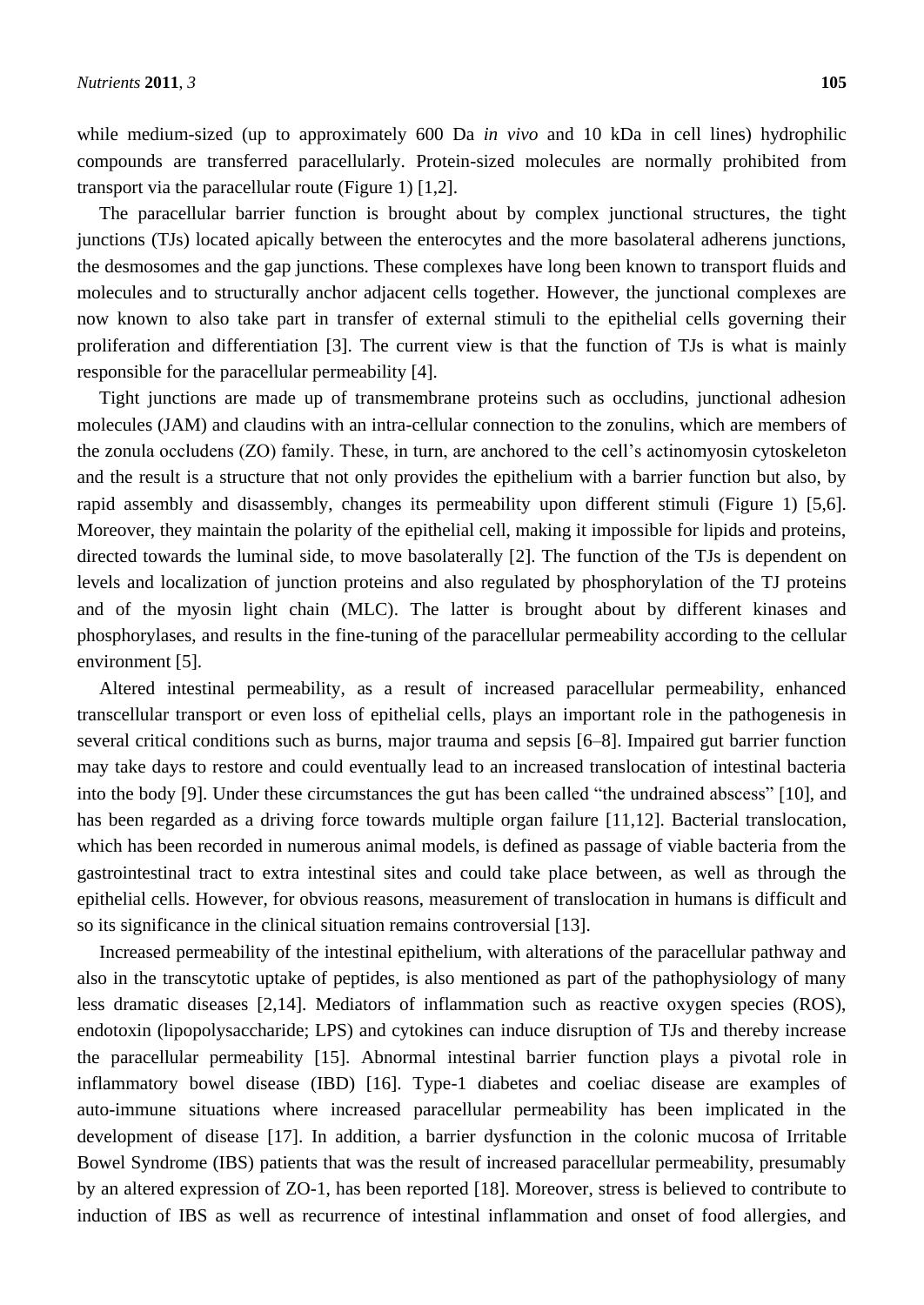stressful stimuli can increase paracellular permeability [19]. For gastrointestinal diseases, altered intestinal permeability could certainly be a result of disease progression but there is evidence that it might be a primary event. Increased paracellular permeability is, for instance, predictive of relapse in inactive IBD patients and present in first-degree asymptotic relatives of patients with celiac disease [1].

Members of the *Lactobacillus* genus are a minor part of the normal intestinal microbiota in the colon but a much greater component higher up in the gut. The species that are most commonly found in this niche are *Lactobacillus paracasei*, *Lactobacillus salivarius*, *Lactobacillus rhamnosus*, *Lactobacillus fermentum* and *Lactobacillus plantarum* [20]. Members of these species have also been encountered as having probiotic effects and have been challenged as such in many *in vitro* as well as *in vivo* studies. In this article, we are trying to picture the effects that this genus might have on the paracellular permeability in the gut.

**Figure 1.** (**A**) Macroscopic arrangement and (**B**) microscopic composition of intercellular tight junctions; reproduced with permission from John Wiley and Sons [21].



## **2. Effects in Animal Models**

# *2.1. Methotrexate-Induced Colitis*

Methotrexate is a cytotoxic drug that interferes with folate metabolism and so decreases *de novo* synthesis of thymidine and purine, resulting in inhibition of rapidly dividing cells such as cancer cells. The fact that intestinal epithelial cells also divide rapidly renders them vulnerable to methotrexate. The damage is characterized by decreased intestinal barrier function, infiltration to the area of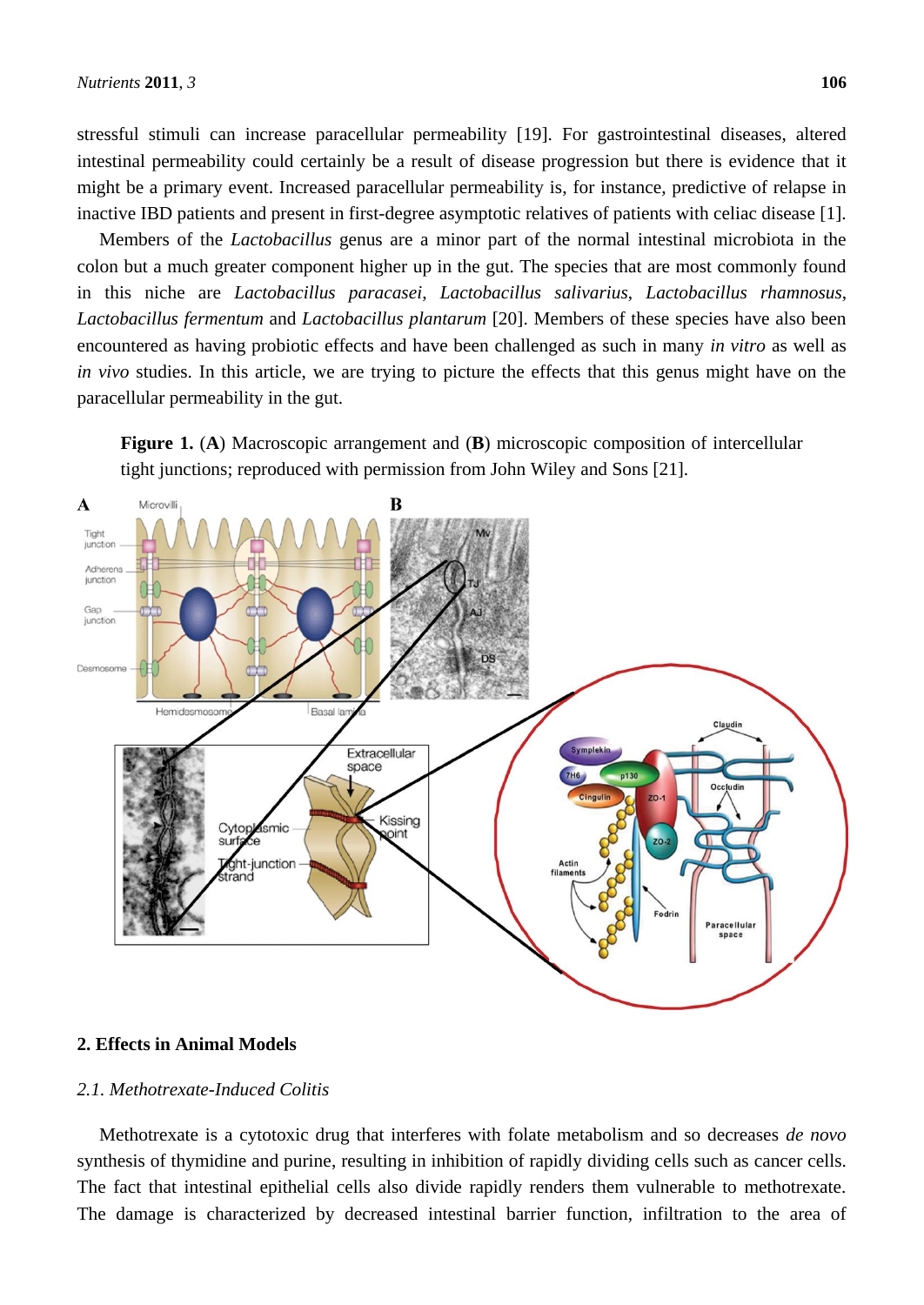neutrophils and macrophages and thereby an increasing amount of ROS at the site of injury. In the methotrexate-induced colitis model, ROS generated by chemotherapy is the first step leading to increased intestinal permeability and intestinal inflammation [22]. ROS has been reported to activate tyrosine kinase and phosphatidylinositol-3-kinase and alter the composition of the tight junctions that will affect the paracellular permeability [23,24].

Administration of *L. plantarum* DSM 9843 (299v) and *Lactobacillus reuteri* R2LC in a methotrexate-induced colitis model in the rat decreased intestinal permeability, as measured in the proximal as well as distal ileum and in colon by Cr-EDTA clearance. This molecule is found in increased quantities in urine while the gut permeability is enhanced and regarded as a probe that could be used for such measurements for both the small intestine and the colon. Translocation to mesenteric lymph nodes (MLNs), liver, spleen and arterial blood and endotoxin levels in plasma were decreased in these treatment groups and intestinal microflora was affected, showing less *Enterobacteriaceae* and Gram-negative anaerobes, especially in the rats treated with *L. plantarum* [25]. Pre-treatment for one week before administration of methotrexate, using cow's milk fermented with *Lactobacillus johnsonii* and sheep's milk fermented with *Lactobacillus bulgaricus* and *Streptococcus thermophilus*, was shown to improve small intestinal barrier function as determined by the lactulose/mannitol ratio [26]. Together with rhamnose, lactulose and mannitol are sugars that are often used as probes to monitor paracellular permeability, although they can only be used to illustrate the small intestine as they are broken down by the microbiota in the colon.

## *2.2. Liver Injury Induced by D-Galactosamine*

The outcome of liver injury induced by D-galactosamine resembles clinical features of fulminant liver failure in many respects [27]. D-galactosamine is a hepatocyte-specific inhibitor of RNA synthesis and has been shown to increase the sensitivity to LPS and to the pro-inflammatory cytokine tumor necrosis factor alpha (TNF- $\alpha$ ) [28]. Increased gut permeability after insult has been seen in the distal ileum and cecum by measuring the passage of Cr-EDTA, together with an increased amount of translocating bacteria in mesenteric lymphnodes and liver as compared to control animals without any injury [29]. As endotoxin is implicated in the progression of D-galactosamine-induced liver injury [30], simultaneous administration of LPS from *Escherichia coli* is often used in order to increase the severity of the model. In such settings, intestinal bacteria were seen to invade the mucosa nine hours after the insult and a simultaneous collapse of TJ integrity was observed in the mice. The authors discussed the possibility that destroyed polarity may have facilitated the translocation between epithelial cells [31].

The probiotic mixture VSL#3 (one strain each of *L. plantarum*, *Lactobacillus casei*, *Lactobacillus delbrueckii* subsp. *bulgaricus*, *Lactobacillus acidophilus*, *Bifidobacterium breve*, *Bifidobacteriun infantis*, *Bifidobacterium longum* and *Streptococcus salivarius* subsp. *thermophilus*) was challenged for its effect in an acute liver injury model in the mice induced by D-galactosamine and LPS. The diseased control group of mice showed a breakdown of colonic barrier function, as measured by mannitol movement in the Ussing chamber, which is a device where intestinal pieces can be mounted and the flux of different molecules from the mucosal to the serosal side monitored. The increase in permeability of mannitol was concomitant with an increase of pro-inflammatory cytokines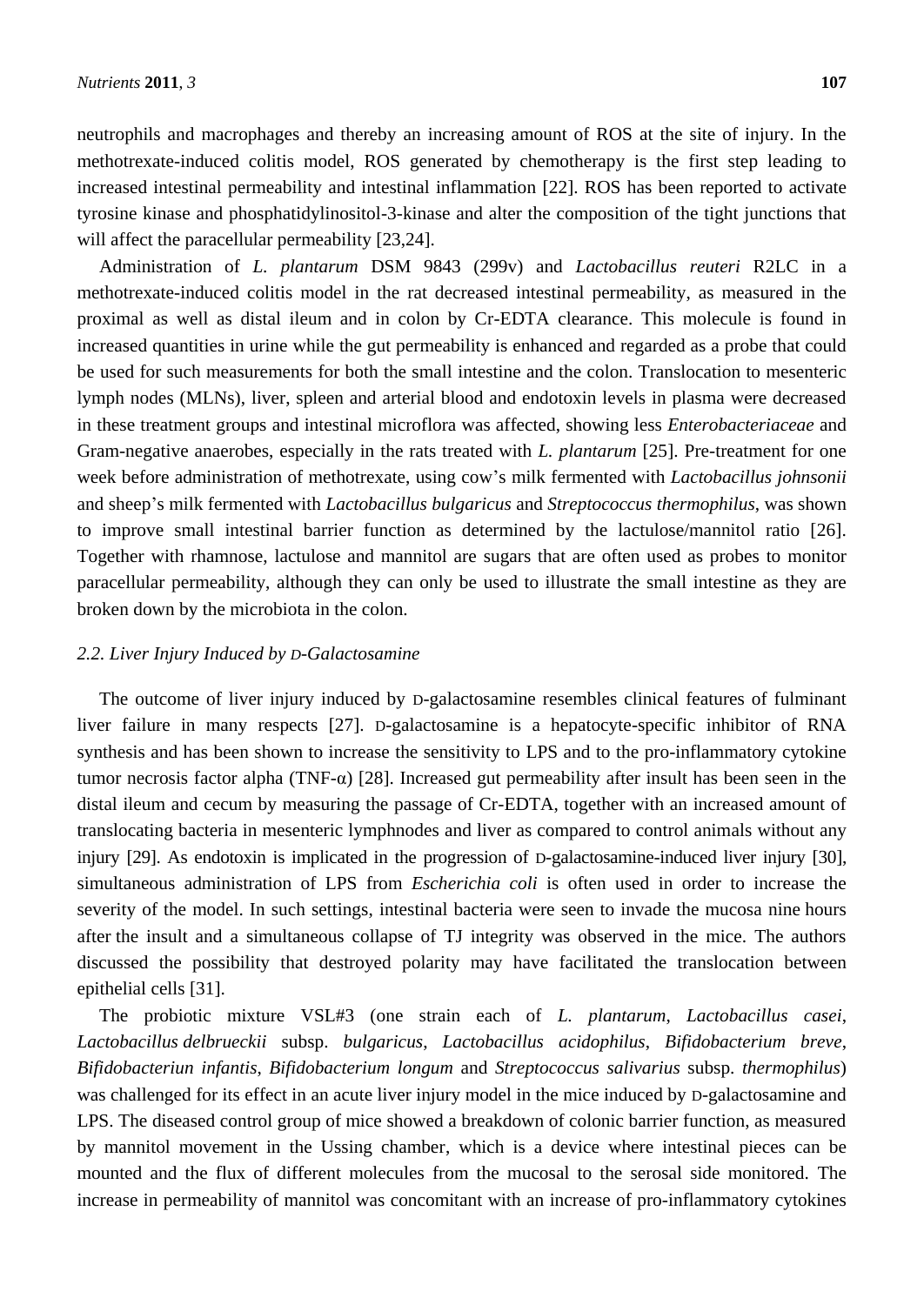in colon tissue as well as bacterial translocation to the liver and hepatic injury. In a peroxisome proliferator-activated receptor-gamma (PPAR-γ) dependent manner, the pre-treatment by probiotics before insult prevented the permeability increase as well as the elevated translocation and the liver injury [32]. Although the probiotic used in that study was a mixture of strains from different species as well as genera, pre-treatment by a single strain of lactobacilli has given similar outcomes in this model. Decreased translocation of bacteria to mesenteric lymph nodes and liver, as well as to arterial and portal blood, increased DNA and RNA content of mucosal tissue, and reduced hepatocyte damage (as indicated by a decrease in the release of liver enzymes) was obtained after pre-treatment with *L. plantarum* 299v [33,34].

#### *2.3. Dextran Sulfate-Induced Colitis*

Increased epithelial permeability is intimately linked to the inflammation process in IBD. The etiology of IBD, mainly ulcerative colitis (UC) and Crohn's disease (CD), is not known but it has been proposed that the excessive immunological reactivity partly depends on the increased intestinal permeability [17]. Even though it has been shown that there are alterations in the TJ complex, concomitant to increased permeability during inflammation, the question remains as to whether the change in permeability is a prerequisite of inflammation or *vice versa* [35].

Administration of dextran sulfate sodium (DSS) to rodents has been widely used as a model for inducing acute and chronic colitis, as both clinical and histopathological outcomes resemble those of human ulcerative colitis [36]. The DSS model for mice shows that one of the earliest events is the loss of ZO-1. This is followed by an increase in intestinal permeability, followed by higher scores in disease activity index (DAI) as well as inflammation [35].

In a recent study of DSS given to rats, the probiotic mixture of strain mixture VSL#3 was shown to counteract apoptosis and protect against increased intestinal permeability by up-regulation of the expression of proteins of the tight junctions, namely of occludin, ZO-1 and claudines 1–5 [37]. Again, the treatment comprised a mixture of strains of different species and genera as outlined above, but effects of single strains of lactobacilli in this model have also been shown. *L. plantarum* DSM 9843 (299v), *L. plantarum* 15313, and *L. fermentum* 35D have also been shown to counteract the increase in DAI after DSS treatment [38–40]. When colon mucosal infiltration of neutrophils and oxidative stress were measured as myeloperoxidase (MPO) and malondialdehyde (MDA), respectively, *L. plantarum* 15313 and *L. fermentum* 35D significantly decreased the MPO, while *L. plantarum* DSM 9843 and *L. plantarum* 15313 were able to reduce the MDA [39,40].

The effect of both heat-killed and live *L. rhamnosus* OLL2838 on DSS-treated BALB/c mice has recently been studied in detail. While it suppressed both weight-loss and promoted colon length it also restored intestinal barrier function. According to the authors, the protection against increased mucosal permeability observed "may at least partially be because of the increased expression of zonula occludens-1 (4.8 fold) and myosin light-chain kinase (3.1 fold) in intestinal epithelial cells isolated from mice of the heat-killed group" [41]. Myosin light-chain phosphorylation is regarded as leading to contraction of the cytoskeleton and increased paracellular permeability [4]. However, DSS treatment and inhibition of myosin light-chain kinase (MLCK) have been shown to induce apoptosis of intestinal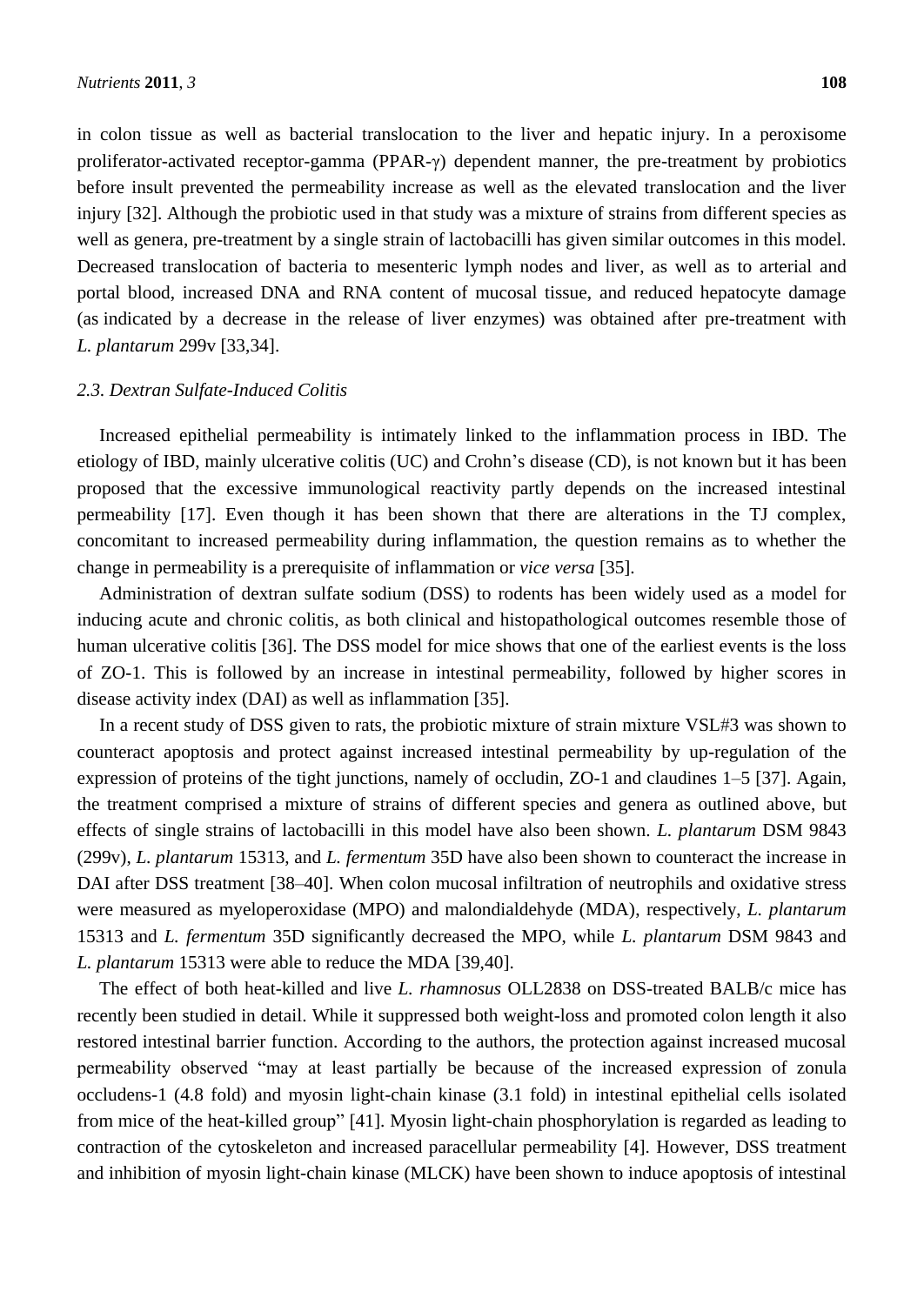epithelial cells. Accordingly, normalization by *L. rhamnosus* OLL2838 of the MLCK activity, as mentioned above, might have contributed to barrier restoration [41].

#### *2.4. Alcohol-Induced Injury*

Alcohol intoxication is associated with an increased translocation of bacteria from the gut as well as endotoxemia [42], which could partly depend on gut leakiness mediated by increased oxidative stress [43]. The transcription factor NF-κB has been demonstrated to be up-regulated by alcohol [44] and thereby increase the inducible nitric oxide synthase and thus the production of reactive nitrogen species. This oxidative stress promotes carbonylation and nitrotyrosination of the actin and microtubule cytoskeletons, leading to loss in tight junction integrity [45].

In a recent study of alcohol injury in the rat, *L. rhamnosus* GG reduced the alcohol-induced intestinal leakage and decreased oxidative stress in both small intestine and colon, as shown by lower carbonyl and nitrotyrosine levels in the probiotic treatment group. Moreover, MPO as a marker of neutrophil infiltration and inflammation in colon was significantly reduced by the administration of *L. rhamnosus* GG [43].

#### *2.5. Stress-Induced Models*

Stress is known to affect gastrointestinal functions, such as gut motility, and to impair the barrier function by increasing the paracellular permeability [20]. Animal models of both acute and chronic stress have been developed with manifestations of enhanced bacterial adherence to and internalization of the gut wall, increased translocation and altered gut permeability [46,47].

In a chronic stress model induced by water avoidance, elevated base line short-circuit current and increased conductance in the Ussing chamber were noted along with increased bacterial adhesion, penetration and translocation. The baseline short circuit current and transepithelial electrical resistance (TER) are parameters that could be monitored in the Ussing chamber and that depend on the movement of ions across the paracellular pathway. The probiotic strains *L. rhamnosus* R0011 (95%) and *Lactobacillus helveticus* R0052 (5%) had no effect on intestinal permeability as such but counteracted the elevated base-line short-circuit current and the translocation of bacteria to mesenteric lymph nodes [46]. The same *Lactobacillus* preparation was used in a rat model of maternal stress where the pups were separated from the dam for three hours per day from day 4 to day 19. The stressed animals without treatment showed increased stimulated short-circuit current and elevated permeability to horseradish peroxidase. The adhesion to and penetration of bacteria to epithelial cells was increased by the stress whereas the lactobacilli counts were less than in non-stressed pups. Probiotic treatment ameliorated these abnormalities. In the meantime, the elevated serum corticosterone levels obtained by maternal stress were restored at "non-stressed" levels in the probiotic treatment group. The authors conclude that "probiotics improve gut dysfunction induced by maternal separation, at least in part by normalization of HPA axis activity" [48].

Hypersensitivity to distension has been connected to an altered colonic paracellular permeability resulting from epithelial cell cytoskeleton contraction through myosin light chain kinase activation [49]. Visceral sensitivity and paracellular permeability were monitored using maternal stress as well as partial restraint stress (PRS; 2 h/day restriction of body movement) with the aim of testing the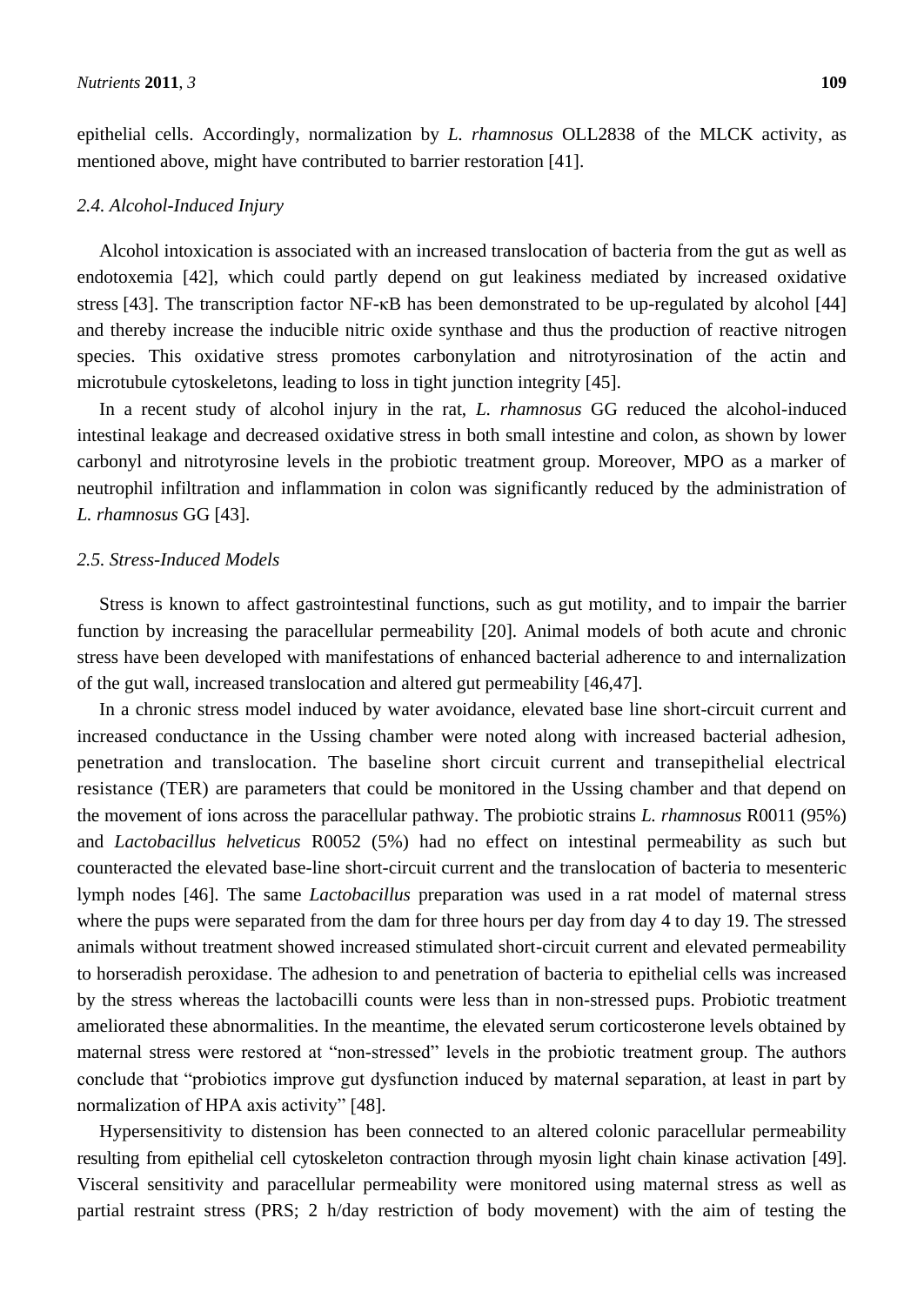counteractive effect of three different probiotic strains on the adverse manifestations. *L. paracasei* NCC2461 but not *Bifidobacterium lactis* NCC362 or *Lactobacillus johnsonii* NCC533 improved stress-induced visceral pain and restored normal gut permeability in the maternal stress model. Furthermore, in order for this strain to prevent PRS-induced hypersensitivity, both bacteria and bacterial products were required [50]. A member of the species *Lactobacillus farciminis*, strain CIP 103136, could prevent the acute stress-induced hypersensitivity to distension and the increase in paracellular permeability provoked in a similar PRS model. Treatment by this strain counteracted the otherwise increased phosphorylation of the myosin light chain that is characteristic for this model. Nitric oxide production of the strain was implicated as playing a role [51].

#### *2.6. Healthy Animals*

There is no doubt that evidence for the effect of lactobacilli on paracellular permeability in animal models is increasing, but studies in healthy animals are few. However, it has been shown in Sprague-Dawley rats that administration of *L. plantarum* 299v counteracts the otherwise increased passage of mannitol across the small intestinal wall induced by a non-pathogenic strain of *E. coli*. This was measured in the Ussing chamber and, interestingly, the prevention was only obtained when the lactobacilli were administered in the drinking water but not via tube feeding twice a day [52]. The authors discuss the possibility of the received quantity being responsible for this discrepancy. Around four times more lactobacilli were ingested via the water as compared to tube feeding but, in light of the stress-evoked manifestations on permeability mentioned above, the fact that the animals were tube-fed twice a day could have been of importance for the outcome. In any case, *L. plantarum* 299v administered for one week in the drinking water could protect from *E. coli*-induced permeability in perfectly healthy animals.

## **3. Effects in Different Cell Systems**

In order to find effects and to understand underlying mechanisms of lactobacilli on paracellular permeability, monolayers of different epithelial cell lines have been used as models. Proinflammatory factors such as ROS, specific cytokines and toxins of enteropathogenic bacteria can act by disrupting the tight junction and thereby compromising the intestinal barrier function. Tumor necrosis factor alpha (TNF-α) induces intestinal barrier impairment both *in vitro* and *in vivo* [53,54]. *In vitro*, TER could be used as a means of detecting intestinal barrier dysfunction of cell monolayers. Decrease in TER and increased permeability has been associated with down-regulation of ZO-1 and changes in the junctional localization [55], partly depending on increased expression and activation of the myosin light-chain (MLC) kinase protein [56]. *L. plantarum* ATCC 8014 was shown to inhibit the TNF-α-induced disturbance of TER as well as the increased IL-8 secretion in Caco-2 cells. Moreover, activation of extracellular signal-regulated kinase (ERK) and degradation of transcription factor NF-κB inhibitor IκB-α was counteracted by this strain [57]. Four different strains of lactobacilli (*L. delbrueckii* subsp. *bulgaricus* No. 3, *L. casei* No. 3, *Lactobacillus gasseri* No. 10, and *L. rhamnosus* OLL2838) were tested in a similar Caco-2 model and only the *L. rhamnosus* strain gave significant normalization of TER and decrease of IL-8 secretion as compared to TNF-α-induced cells without any treatment [41]. These authors also tested the supernatant of *L. rhamnosus* OL2838 but no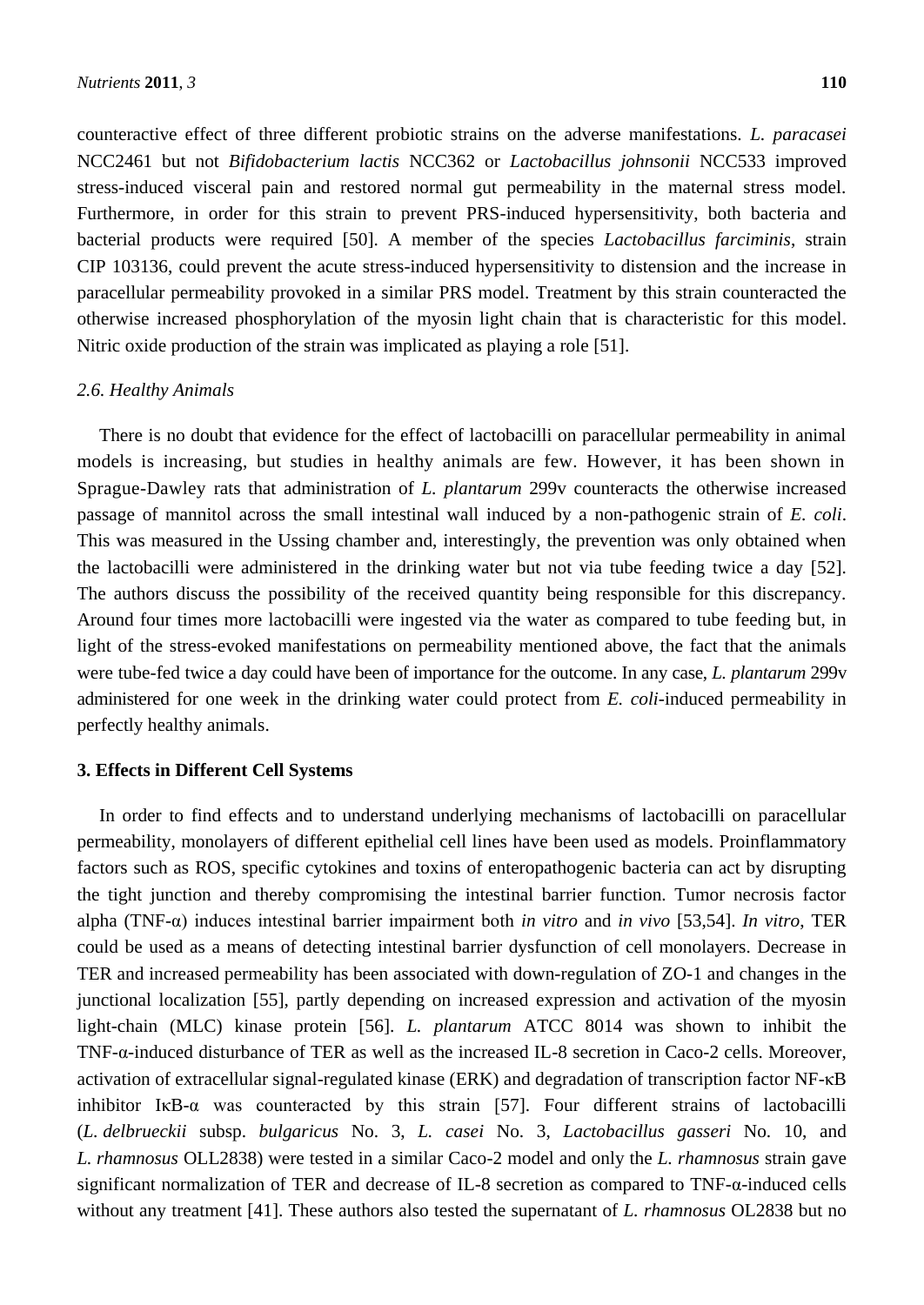effect on TER or IL-8 was obtained. On the other hand, when *L. rhamnosus* GG was challenged in Caco-2 cells treated by hydrogen peroxide where this compound destroys TER and increases permeability, it became clear that secreted proteins of this strain were effective against the insult. They prevented the hydrogen peroxide-induced redistribution of occludin, ZO-1, E-cadherin, and β-catenin from the intercellular junctions. This effect was brought about by the activation of ERK1/2 and protein kinase C isoforms PKCβ1 and PKCε [58].

Infection by pathogenic *E. coli* (EPEC) increases paracellular permeability of colonic cells. Philpott *et al.* [59] recorded a decrease in TER and a change in ZO-1 distribution in T84 cells three hours after infection, and later it was shown that EPEC-induced MLC-phosphorylation was involved in this disturbance [60]. *L. casei* DN-114001 inhibited, in a dose-dependent manner, such effects on TER and ZO-1 both when coincubated and when added three hours after infection [61]. A preventive effect on EPEC-induced increase in short-circuit current has also previously been described for *L. plantarum* 299v [62]. For enteroinvasive *E. coli* (EIEC), another strain of the latter species (*L. plantarum* CGMCC No. 1258) counteracted both the decrease of TER and increase in permeability of the dextran probe that was brought about by this infection on Caco-2 cells. The lower expression, as well as the redistribution of claudin-1, occludin, JAM-1, and ZO-1, was prevented. In fact, the *L. plantarum* strain itself made the tight junction proteins concentrate at the cellular contact sites where they are known to stabilize the integrity of Caco-2 cells. Moreover, *L. plantarum* CGMCC No. 1258 reversed the EIEC-induced alteration of peri-junctional actin filaments [63].

## **4. Effects in Human Studies**

Although there is impressive evidence of lactobacilli influencing paracellular permeability in animal models and cell systems, studies of such effects in humans are rare. However, in a very recent publication, a small but elegant randomized, crossover study in humans showed that *L. plantarum* WCFS1 affected relocation of ZO-1 and occludin of duodenal cells [15], in accordance with that of *L. plantarum* CGMCC No. 1258 on Caco-2 colonic cells mentioned above [63]. More precisely, these proteins were found, by fluorescent staining of biopsies, to be significantly increased in the vicinity of the tight junction structures six hours after administration of the lactobacilli at this site as compared to administration of placebo in the same person. In Caco-2 cells, concomitant with activating TLR-2, *L. plantarum* WCFS1 was shown to protect against the drop in TER that was provoked by phorbol 12, 13 dibutyrate. This chemical is known to dislocate ZO-1 and occludin from the tight junction area. Activation of TLR2 by a TLR2 agonist attenuated the effects of the phorbol ester, just as did the *L. plantarum* strain. The authors conclude that their findings "provide a highly plausible explanation for the reported effects of *L. plantarum* and other probiotic strains on barrier disruption by inflammatory cytokines, chemicals and infection agents" [15].

This conclusion is very likely to be true for such a rapid effect on permeability as the one described above. However, other mechanisms could be at work, especially in a longer time frame. *L. plantarum* 299v has been shown to decrease IL-8 production of colonic epithelial cells while adhering to mannose at the surface of those [64]. This may counteract infiltration of neutrophils and thereby increased paracellular permeability. The adhesion property of this strain has also been seen to play a pivotal role in reducing bacterial translocation in endotoxemic rats [65]. Specific strains, also when adhering to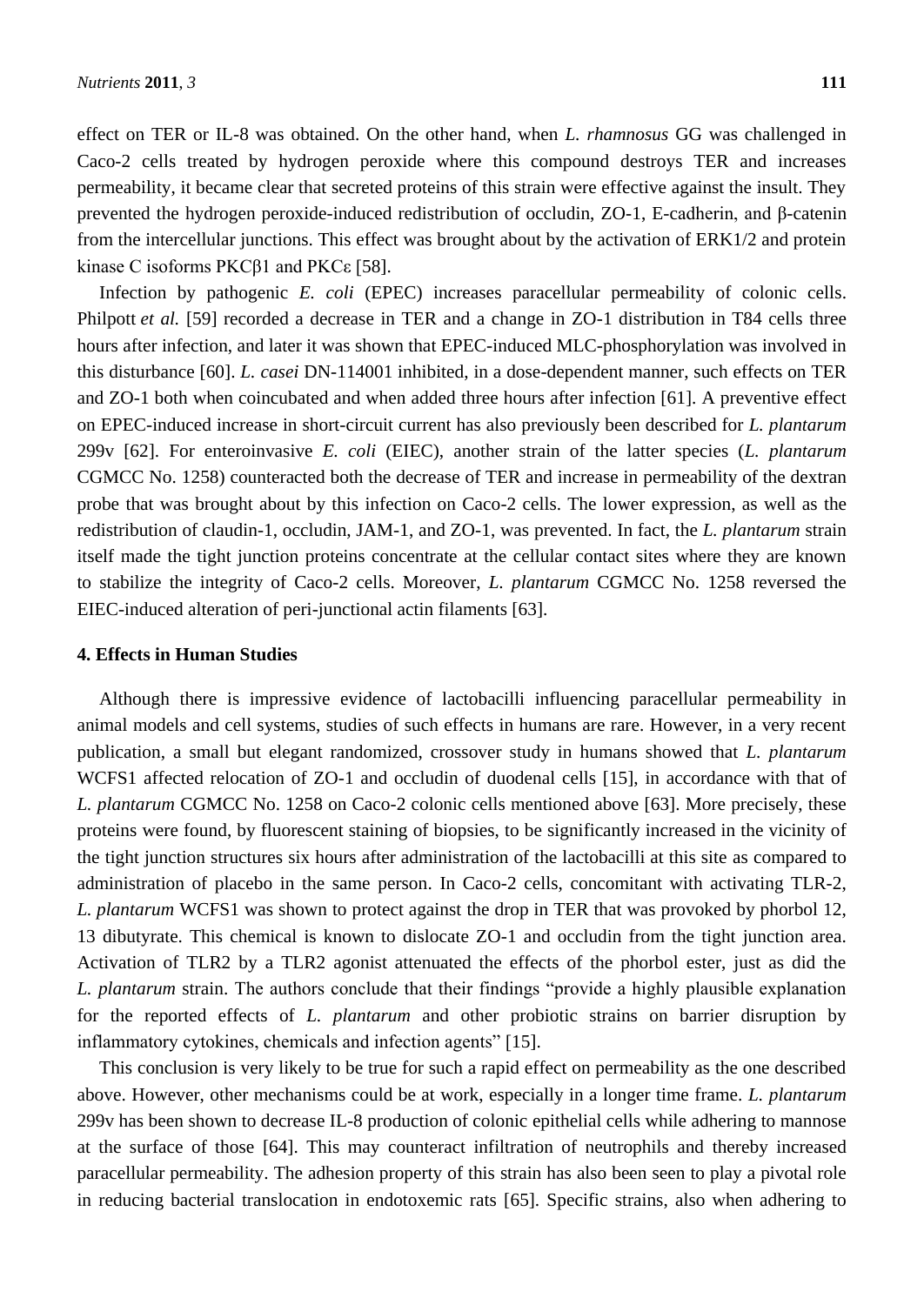epithelial cells, upregulate production of MUC3 mucin that, in turn, prevents pathogenic *E. coli* from attaching and from executing its effects on paracellular permeability [62,66,67]. Moreover, effects by lactobacilli on the very composition and/or activity of the entire microbiota might, in this complex ecosystem, affect the paracellular permeability.

#### *Clinical Trials*

Clinical trials challenging the effect of probiotics on intestinal permeability are few and sometimes inconclusive. In a prospective randomized trial in critically ill patients, *L. plantarum* 299v was given by enteral feeding as compared to conventional therapy. No differences between the groups were found in terms of septic morbidity or mortality and only a trend towards lower intestinal permeability was recorded as measured by lactulose/rhamnose ratio for the group receiving *L. plantarum*. However, at fifteen days of treatment, the serum IL-6 was significantly lower in the probiotic group [68]. Furthermore, in a placebo controlled study of critically ill patients treated by antibiotics, *L. plantarum* 299v was shown to reduce the colonization of *Clostridium difficile* and, in a sub-group of patients in this study, the lactulose/rhamnose excretion ratio was monitored and found to be improved in the group receiving the probiotic as compared to the placebo group [69]. One reason for the conflicting results could be that in the latter study, the daily dose of the probiotic bacteria was approximately 10-times higher than in the previously described study.

The paracellular permeability of colonic biopsies from patients with irritable bowel syndrome (IBS) turned out to be increased compared to those from healthy persons. This was associated with a lower expression of ZO-1 mRNA in biopsies of IBS. When soluble factors from the biopsies were harvested, those from IBS patients decreased ZO-1 expression and increased TER in Caco-2 cells as compared to those from healthy subjects. This effect on increased paracellular permeability was positively correlated with severity of abdominal pain of the participants [19]. *L. plantarum* 299v has been administered in randomized, double blinded, placebo controlled trials to IBS patients, where they experienced relief in their symptoms including significantly less bloating and abdominal pain [70,71].

In children, the effect of *L. rhamnosus* GG has been addressed in two different patient groups, namely children with atopic dermatitis and children with short bowel syndrome. In a double-blinded, placebo-controlled, cross-over study, intake of this probiotic meant that the children with atopic dermatitis experienced fewer gastrointestinal symptoms. At the end of the study, the lactulose to rhamnose ratio was lower in the probiotic group than in the placebo group, and a positive correlation was found between this ratio and the severity of eczema [72]. In contrast, no significant effect on the lactolose to mannitol ratio was obtained in the trial done on children with short bowel syndrome [73].

# **5. Conclusions**

Maintaining paracellular permeability in the gut at a normal level is a very central function that is compromised in many disease situations. Already 15 years ago, certain strains of lactobacilli were shown to have the ability to counteract the increased intestinal permeability provoked by methotrexate in the rat. Since then, a lot of data along these lines has been gathered, mainly in different animal models and *in vitro* cell systems. Although probiotics could contribute to the overall intestinal barrier function by increasing mucin production, by immunomodulation, by pathogen inhibition and by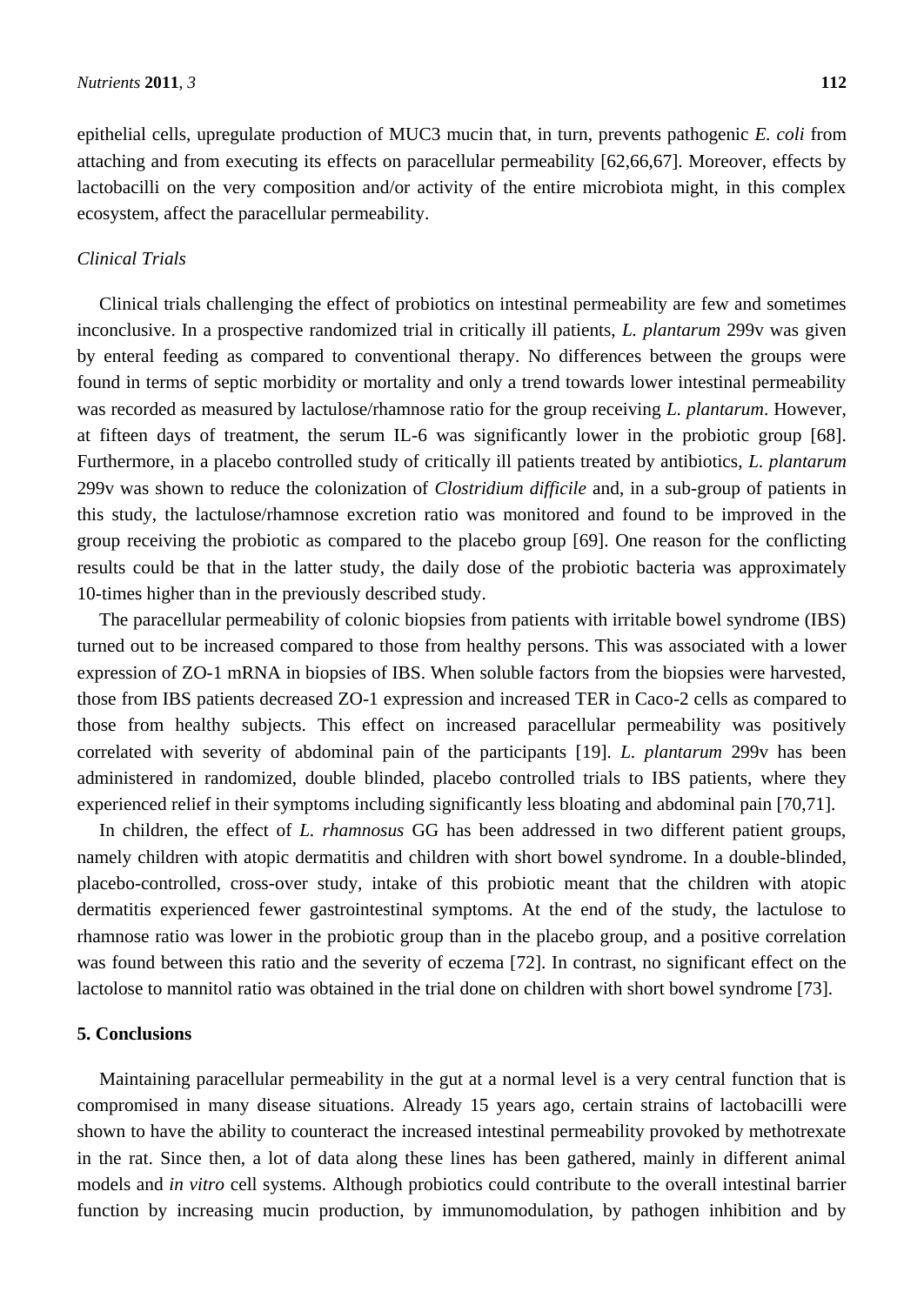influencing the entire microbiota, the time has come to really challenge the effect of probiotics on paracellular permeability *per se* in humans.

## **References**

- 1. Groschwitz, K.R.; Hogan, S.P. Intestinal barrier function: Molecular regulation and disease pathogenesis. *J. Allergy Clin. Immunol*. **2009**, *124*, 3–20.
- 2. Keita, Å.V.; Söderholm, J. The intestinal barrier and its regulation by neuroimmune factors. *Neurogastroenterol. Motil*. **2010**, *22*, 718–733.
- 3. González-Mariscal, L.; Tapia, R.; Chamorro, D. Crosstalk of tight junction components with signaling pathways. *Biochim. Biophys. Acta* **2008**, *1778*, 729–756.
- 4. Shen, L.; Su, L.; Turner, J.R. Mechanisms and functional implications of intestinal barrier defects. *Dig. Dis*. **2009**, *27*, 443–449.
- 5. Koch, S.; Nusrat, A. Dynamic regulation of epithelial cell fate and barrier function by intercellular junctions. *Ann. N. Y. Acad. Sci*. **2009**, *1165*, 220–227.
- 6. Harris, C.E.; Griffiths, R.D.; Freestone, N.; Billington, D., Atherton, S.T.; Macmillan, R.R. Intestinal permeability in the critically ill. *Intensive Care Med*. **1992**, *18*, 38–41.
- 7. O'Boyle, C.J.; MacFie, J.; Mitchell, C.J.; Johnstone, D.; Sagar, P.M.; Sedman, P.C. Microbiology of bacterial translocation in humans. *Gut* **1998**, *42*, 29–35.
- 8. Hernandez, G.; Velasco, D.; Waintre, C.; Castillo, L.; Bugedo, G.; Maiz, A.; Lopez, F.; Guzman, S.; Vargas, C. Gut mucosal atrophy after a short enteral fasting period in critically ill patients. *J. Crit. Care* **1999**, *14*, 73–77.
- 9. Klarin, B. Using probiotics in intensive care with special reference to *Lactobacillus plantarum* 299 and 299v. Ph.D. Thesis, Lund University, Lund, Sweden, October 2008.
- 10. Marshall, J.C.; Christou, N.V.; Meakins, J.L. The gastrointestinal tract. The "undrained abscess" of multiple organ failure. *Ann. Surg*. **1993**, *218*, 111–119.
- 11. Meakins, J.L.; Marshall, J.C. The gastro-intestinal tract: the motor of multiple organ failure. *Arch. Surg*. **1986**, *121*, 197–201.
- 12. Nieuwenhuijzen, G.A.P.; Goris, R.J.A. The gut: the motor of multiple organ dysfunction syndrome? *Curr. Opin. Clin. Nutr. Metab. Care* **1999**, *2*, 399.
- 13. Gatt, M.; Reddy, B.S.; MacFie, J. Review article: bacterial translocation in the critically ill—evidence and methods of prevention. *Aliment. Pharmacol. Ther*. **2007**, *25*, 741–757.
- 14. Karczewski, J.; Troost, F.J.; Konings, I.; Dekker, J.; Kleerebezem, M.; Brummer, R.-J.M.; Wells, J.M. Regulation of human epithelial tight junction proteins by *Lactobacillus plantarum in vivo* and protective effects on the epithelial barrier. *Am. J. Physiol. Gastrointest. Liver Physiol*. **2010**, *298*, G851–G859.
- 15. Sheth, P.; Delos Santos, N.; Seth, A.; LaRusso, N.F.; Rao, R.K. Lipopolysaccharide disrupts tight junctions in cholangiocyte monolayers by c-Scc-, TLR4-, and LPB-dependent mechanism. *Am. J. Physiol. Gastrointest. Liver Physiol*. **2007**, *293*, G308–G318.
- 16. Laukoetter, M.G.; Nava, P.; Nusrat, A. Role of intestinal barrier in inflammatory bowel disease. *World J. Gastroenterol*. **2008**, *14*, 401–407.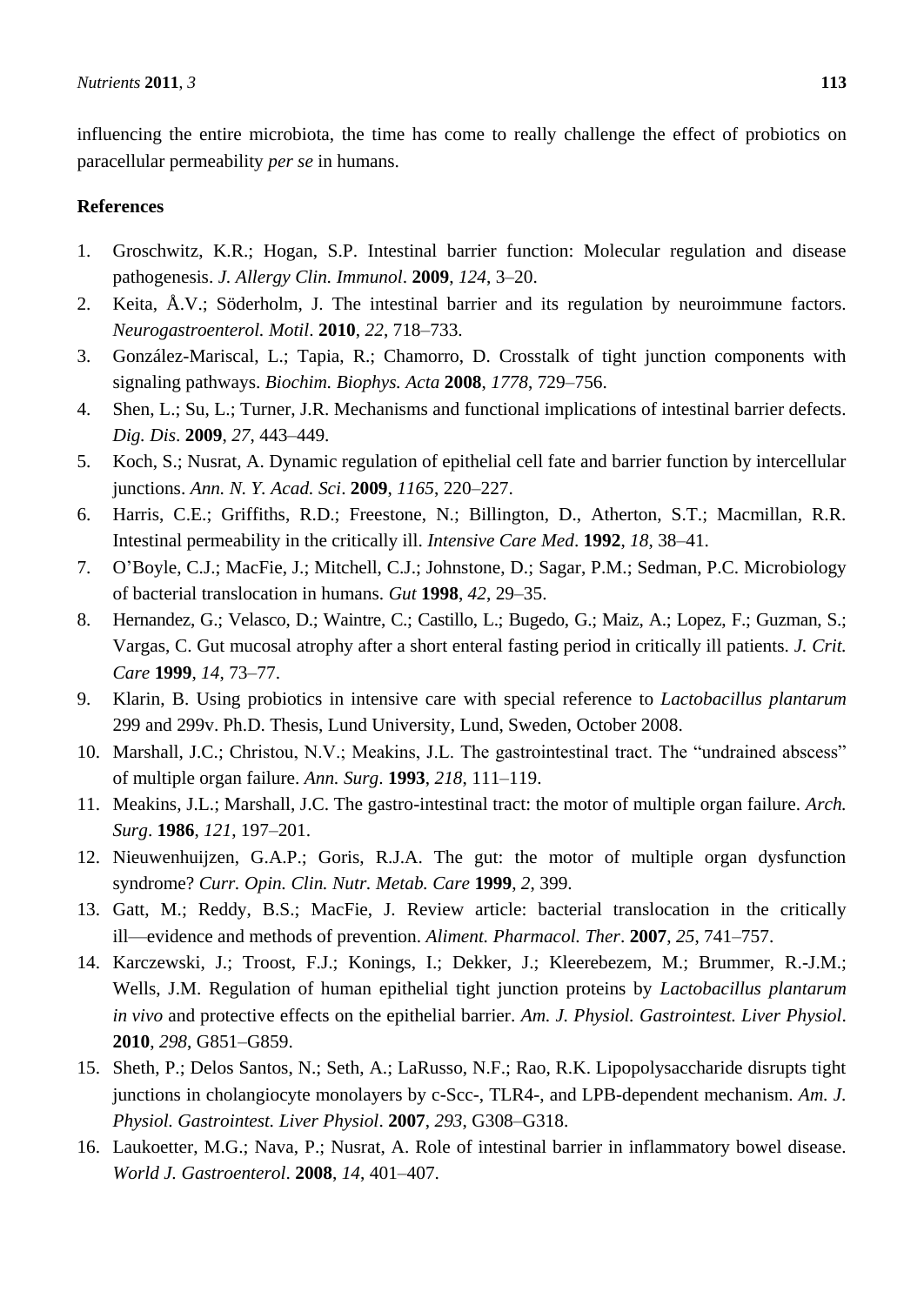- 17. Förster, C. Tight junctions and the modulation of barrier function in disease. *Histochem. Cell Biol*. **2008**, *130*, 55–70.
- 18. Piche, T.; Barabara, G.; Aubert, P.; Bruley dês Varannes, S.; Dainese, R.; Nano, J.L.; Cremon, C.; Strangellini, V.; de Giorgio, R.; Galmiche, J.P.; Neunlist, M. Impaired intestinal barrier integrity in the colon of patients with irritable bowel syndrome: involvement of soluble mediators. *Gut* **2009**, *58*, 196–201.
- 19. Eutamene, H.; Bueno, L. Role of probiotics in correction abnormalities of colonic flora induced by stress. *Gut* **2007**, *56*, 1495–1497.
- 20. Ahrné, S.; Nobaek, S.; Jeppsson, B.; Adlerberth, I.; Wold, A.; Molin, G. The normal *Lactobacillus* flora of healthy human rectal and oral mucosa. *J. Appl. Microbiol*. **1998**, *85*, 88–94.
- 21. Visser, J.; Rozing, A.; Sapone, A.; Lammers, K.; Fasano, A. Tight junctions, intestinal permeability and autoimmunity: celiac disease and type 1 diabetes paradigms. *Ann. N. Y. Acad. Sci*. **2009**, *1165*, 195–205.
- 22. Maeda, T.; Miyasono, Y.; Ito, K.; Hamada, K.; Sekine, S.; Horie, T. Oxidative stress and enhanced permeability in the small intestine of methotrexate rats. *Cancer Chemother*. *Pharmacol*. **2010**, *65*, 1117–1123.
- 23. Sheth, P.; Basuroy, S.; Li, C.; Naren, A.P.; Rao, R.K. Role of phosphaditylinositol 3-kinase in oxidative stress-induced disruption of tight junctions. *J. Biol. Chem*. **2003**, *278*, 49239–49245.
- 24. Rao, R.K.; Basuroy, S.; Rao, V.U.; Kamaky, K.J., Jr.; Gupta, A. Tyrosine phosphorylation and dissociation of occluding-ZO-1 and E-caderin-beta-catenin coplexes from the cytoskeleton by oxidative stress*. Biochem. J*. **2002**, *368*, 471–481.
- 25. Mao, Y.; Nobaek, S.; Kasravi, B.; Adawi, D.; Stenram, U.; Molin, G.; Jeppsson, B. The effects of *Lactobacillus* strains and oat fiber on methotrexate-induced enterocolitis in the rats. *Gastroenterology* **1996**, *111*, 334–344.
- 26. Southcott, E.; Tooley, K.L.; Howart, G.S.; Davidsson, G.P.; Butler, R.N. Yoghurts containing probiotics reduce disruption of the small intestinal barrier in methotrexate-treated rats. *Dig*. *Dis. Sci*. **2008**, *53*, 1837–1841.
- 27. Blitzer, B.L.; Waggoner, J.G.; Jones, E.A.; Gralnick, H.R.; Towne, D.; Butler, J.; Weise, V.; Kopin, I.; Walters, I.; Teychenne, P.F.; Goodman, D.G.; Berk, P.D. A model of fulminant hepatic failure in rabbit. *Gastroenterology* **1978**, *74*, 664–671.
- 28. Lehmann, V.; Freudenberg, M.A.; Galanos, C. Lethal toxicity of lipopolysaccharide and tumor necrosis factor in normal and D-galactosamine-treated mice. *J. Exp. Med*. **1987**, *165*, 657–663.
- 29. Kasravi, B.; Wang, L.; Wang, X.-D.; Molin, G.; Bengmark, S.; Jeppsson, B. Bacterial translocation in acute liver injury induced by D-galactosamine. *Hepatology* **1996**, *23*, 97–103.
- 30. Nolan, J.P. Endotoxin, reticuloendothelial function in liver injury. *Hepatology* **1981**, *1*, 458–465.
- 31. Song, H.-L.; Lv, S.; Liu, P. The roles of tumor necrosis factor-alpha in colon tight junction protein expression and intestinal mucosa structure in a mouse model of acute liver failure. *BMC Gastroenterol.* **2009**, *9*, 70.
- 32. Ewaschuk, J.; Endersby, R.; Thiel, D.; Diaz, H.; Backer, J.; Ma, M.; Churchill, T.; Madsen, K. Probiotic bacteria prevent hepatic damage and maintain colonic barrier function in a mouse model of sepsis. *Hepatology* **2007**, *46*, 841–850.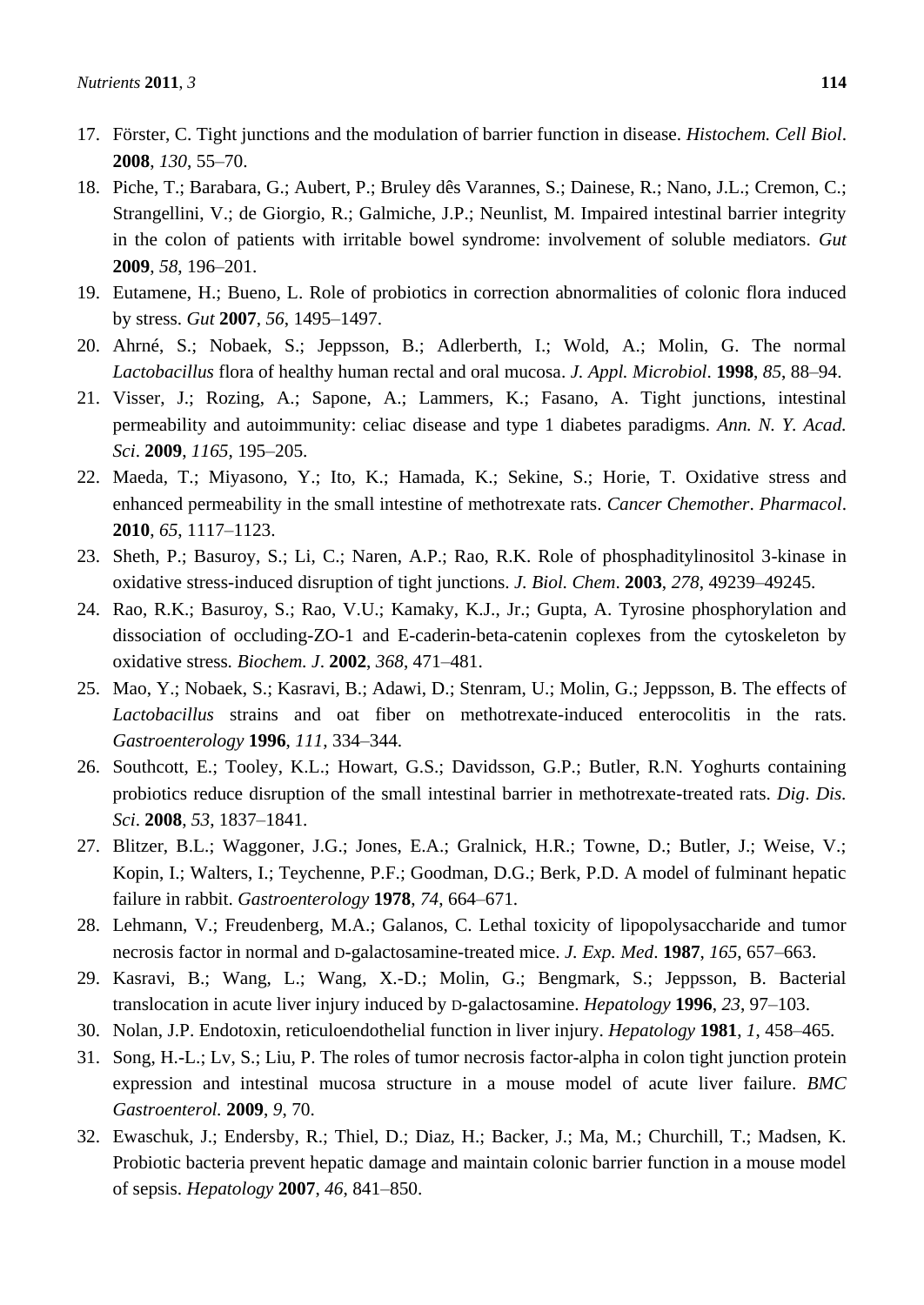- 33. Adawi, D.; Kasravi, B.; Molin, G.; Jeppsson, B. Effect of *Lactobacillus* supplementation with and without arginine on liver damage and bacterial translocation in an acute liver injury model in the rat. *Hepatology* **1997**, *25*, 642–647.
- 34. Adawi, D.; Molin, G.; Ahrné, S.; Jeppsson, B. Modulation of the colonic bacterial flora affects differently bacterial translocation and liver injury in an acute liver injury model. *Microb. Ecol. Health Dis.* **1999**, *11*, 47–54.
- 35. Poritz, L.S.; Garver, K.I.; Green, C.; Fitzpatrick, L.; Ruggiero, F.; Koltun, W.A. Loss of the tight junction protein ZO-1 in dextran sulfate sodium induced colitis. *J. Surg. Res*. **2007**, *140*, 12–19.
- 36. Dieleman, L.A.; Palmern, M.J.; Akol, H.; Bloemena, E.; Pena, A.S.; Meuwissen, S.G.; van Rees, E.P. Cronic experimental colitis induced by dextran sulphate sodium. *Clin*. *Exp*. *Immunol*. **1998**, *114*, 385–391.
- 37. Menningen, R.; Nolte, K.; Rijken, E.; Utech, M.; Loeffler, B.; Senninger, N.; Bruewer, M. Probiotic mixture VSL#3 protects the epithelial barrier by maintaining tight junction protein expression and preventing apoptosis in a murine model of colitis. *Am. J. Physiol. Gastrointest*. *Liver Physiol*. **2009**, *296*, G1140–G1149.
- 38. Osman, N.; Adawi, D.; Ahrné, S.; Jeppsson, B.; Molin, G. Modulation of the effect of dextran sulfate sodium-induced acute colitis by the administration of different probiotic strains of *Lactobacillus* and *Bifidobacterium*. *Dig*. *Dis*. *Sci*. **2004**, *49*, 320–327.
- 39. Osman, N.; Adawi, D.; Ahrné, S.; Jeppsson, B.; Molin, G. Probiotics and blueberry attenuate the severity of dextran sulfate sodium (DSS) induced colitis. *Dig. Dis. Sci*. **2008**, *53*, 2464–2473.
- 40. Osman, N. Effects of probiotics and plant components on murine experimental colitis and acute liver failure. Ph.D. Thesis, Lund University, Lund, Sweden, September 2006.
- 41. Miyauchi, E.; Morita, H.; Tanabe, S. *Lactobacillus rhamnosus* alleviates intestinal barrier dysfunction in part by increasing expression of zonula occludens-1 and myosin light chain kinase *in vivo*. *J. Dairy Sci*. **2009**, *92*, 2400–2408.
- 42. Choudry, M.A.; Rana, S.N.; Kavanaugh, M.J.; Kovacs, E.J.; Gamelli, R.L.; Sayed, M.M. Impaired intestinal immunity and barrier function: a cause for enhanced bacterial translocation in alcohol intoxication and burn injury. *Alcohol* **2004**, *33*, 199–208.
- 43. Forsyth, C.B.; Farhadi, A.; Jakate, S.M., Tang, Y.; Shaikh, M.; Keshavarzian, A. *Lactobacillus* GG treatment ameliorates alcohol-induced intestinal oxidative stress, gut leakiness, and liver injury in a rat model of alcoholic steatohepatitis. *Alcohol* **2009**, *43*, 163–172.
- 44. Banab, A.; Keshavarzian, A.; Zhang, L.; Shaikh, M.; Forsyth, C.B.; Tang, Y.; Fields, J.Z. NF-κB activation as a key mechanism in ethanol-induced disruption of the F-actin cytoskeleton and monolayer barrier integrity in intestinal epithelium. *Alcohol* **2007**, *41*, 447–460.
- 45. Farhadi, A.; Keshavarzian, A.; Ranjbaran, Z.; Fields, J.Z.; Banan, A. The role of protein kinase C isoforms in modulating injury and repair of the intestinal barrier. *J. Pharmacol. Exp. Ther.* **2006**, *316*, 1–7.
- 46. Zareie, M.; Johnson-Henry, K.; Jury, J.; Yang, P.-C.; Ngan, B.-Y.; McKay, D.M.; Söderholm, J.D.; Perdue, M.H.; Sherman, P.M. Probiotics prevent translocation and improve intestinal barrier function in rats following chronic physiological stress. *Gut* **2006**, *55*, 1553–1560.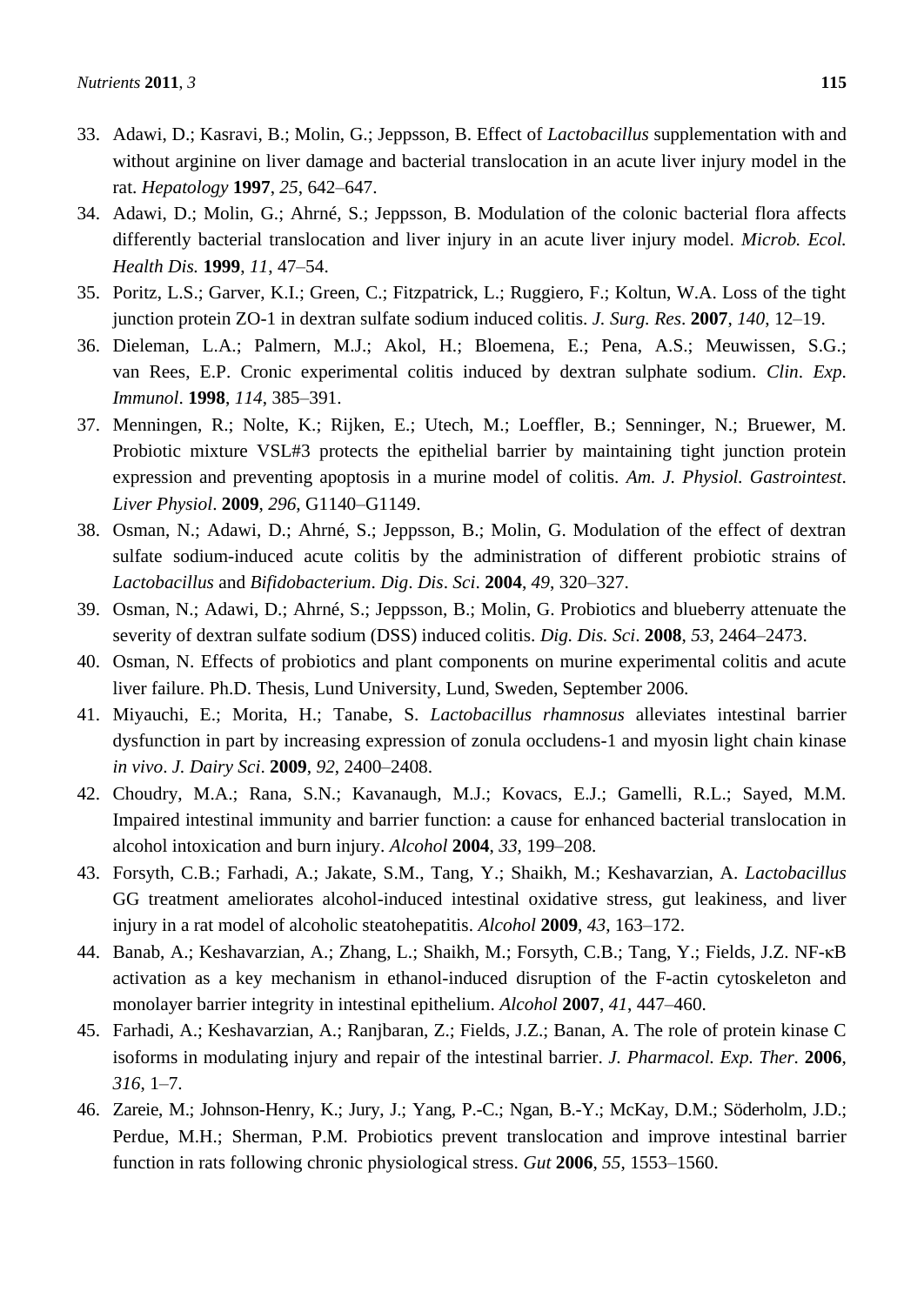- 47. Demaude, J.; Salvador-Cartier, C.; Fioramonti, J.; Ferrier, L.; Bueno, L. Phenotypic changes in colonocytes following acute stress or activation of mast cells in mice: implications for delayed epithelial barrier barrier dysfunction. *Gut* **2006**, *55*, 655–661.
- 48. Gareau, M.G.; Jury, J.; MacQueen, G.; Sherman, P.M.; Perdue, M.H. Probiotic treatment of rat pups normalizes corticosterone release and ameliorates colonic dysfunction induced by maternal separation. *Gut* **2007**, *56*, 1522–1528.
- 49. Ait-Belgnaoui, A.; Bradesi, S.; Fioramonti, S.; Teodorou, V.; Bueno, L. Acute stress-induced hypersensitivity to colonic distension depends upon increases in paracellular permeability: role of myosin light chain kinase. *Pain* **2005**, *113*, 141–147.
- 50. Eutamene, H.; Lamine, F.; Chabo, C.; Theodorou, V.; Rochat, F.; Bergoncelli, G.E.; Chorthésy-Theulaz, I.; Fioramonti, J.; Bueno, L. Synergy between Lactobacillus paracasei and its bacterial products to counteract stress-induced gut permeability and sensitivity increase in rats*. J. Nutr.* **2007**, *137*, 1901–1907.
- 51. Ait-Belgnaoui, A.; Han, W.; Lamine, F.; Eutamene, H.; Fioramonti, J.; Bueno, L.; Theodorou, V. *Lactobacillus farciminis* treatment suppresses stress induced visceral hypersensitivity: a possible action through interaction with epithelial cell cytoskeleton contraction. *Gut* **2006**, *55*, 1090–1094.
- 52. Mangell, P.; Nejdfors, P.; Wang, M.; Ahrné, S.; Weström, B.; Thorlacius, H.; Jeppsson, B. *Lactobacillus plantarum* 299v inhibits *Escherichia coli*-induced intestinal permeability. *Dig*. *Dis*. *Sci*. **2002**, *47*, 511–516.
- 53. Li, Q.; Zhang, Q.; Wang, M.; Zhao, S.; Ma, J.; Juo, N.; Li, N.; Li, Y.; Xu, G.; Li, J. Interferon-gamma and tumor necrosis factor-alpha disrupt epithelial barrier function by altering lipid composition in micro domains of tight junction. *Clin. Immunol*. **2008**, *126*, 67–80.
- 54. Mazzon, E.; Cuzzocrea, S. Role of TNF-alpha in ileum tight junction alteration in a mouse model of restraint stress. *Am. J. Physiol. Gastrointest. Liver Physiol*. **2008**, *294*, G1268–G1280.
- 55. Ma, T.Y.; Iwamoto, G.K.; Hoa, N.T.; Akoti, V.; Pedram, A.; Boivin, M.A.; Said, H.M. TNF-alpha induced increase in intestinal epithelial tight junction permeability requires NF-kappa-B activation. *Am. J. Physiol. Gastrointest. Liver Physiol*. **2004**, *286*, G367–G376.
- 56. Ma, T.Y.; Boivin, M.A.; Ye, D.; Pedram, A.; Said, H.M. Mechanism of TNF-α modulation of Caco-2 intestinal epithelial tight junction barrier: role of myosin light-chain kinase protein expression. *Am. J. Physiol. Gastrointest. Liver Physiol*. **2005**, *288*, G422–G430.
- 57. Ko, J.S.; Yang, H.R.; Chang, J.Y.; Seo, J.K. *Lactobacillus plantarum* inhibits epithelial barrier dysfunction and interleukin-8 secretion induced by tumor necrosis factor-α. *World J. Gastroenterol*. **2007**, *13*, 1962–1965.
- 58. Rao, R.K.; Polk, D.B.; Seth, A.; Yan, F. Probiotics the good neighbor: Guarding the gut mucosal barrier. *Am. J. Infect. Dis*. **2009**, *5*, 195–199.
- 59. Philpott, D.J.; MaKay, D.M.; Sherman, P.M.; Perdue, M.H. Infection of T84 cells with enteropathogenic *Escherichia coli* alters barrier and transport functions. *Am. J. Physiol*. **1996**, *270*, G634–G645.
- 60. Yuhan, R.; Koutsouris, A.; Savkovic, S.D.; Hecht, G. Enteropathogenic *Escherichia coli*-induced MLC phosphorylation alters intestinal permeability. *Gastroenterology* **1997**, *113*, 1873–1882.